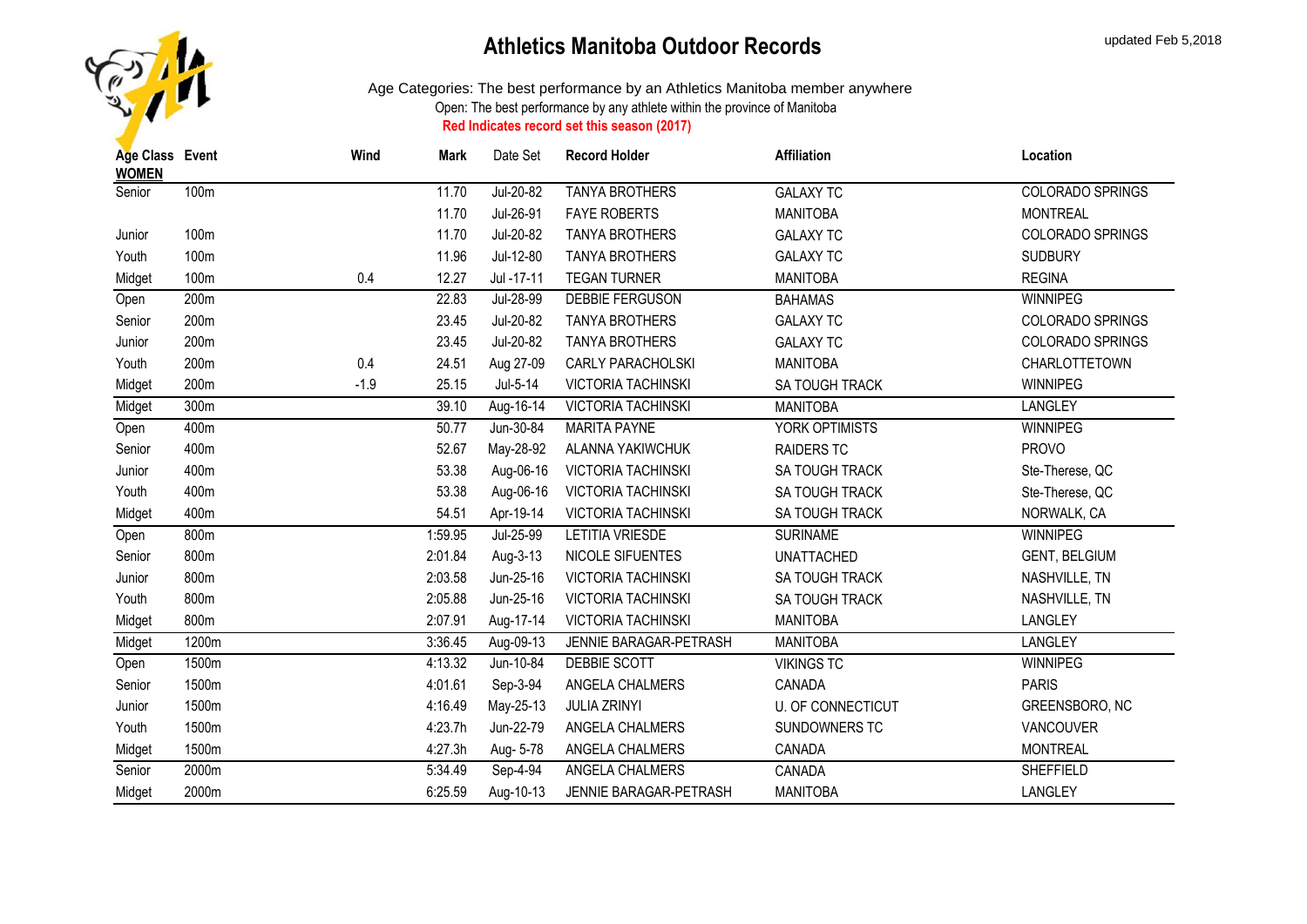

| Age Class Event<br><b>WOMEN</b> |        |                 | Wind     | <b>Mark</b> | Date Set  | <b>Record Holder</b>         | <b>Affiliation</b>       | Location            |
|---------------------------------|--------|-----------------|----------|-------------|-----------|------------------------------|--------------------------|---------------------|
| Open                            | 3000m  |                 |          | 9:02.69     | Jul-01-84 | <b>LYNNE WILLIAMS</b>        | <b>VALLEY ROYALS</b>     | <b>WINNIPEG</b>     |
| Senior                          | 3000m  |                 |          | 8:32.17     | Aug-23-94 | ANGELA CHALMERS              | CANADA                   | <b>VICTORIA</b>     |
| Junior                          | 3000m  |                 |          | 9:14.81     | Aug-16-85 | PAM KLASSEN                  | <b>MANITOBA</b>          | ST. JOHN'S          |
| Youth                           | 3000m  |                 |          | 9:29.0h     | May-23-82 | CAROL HOWE                   | <b>RAIDERS TC</b>        | ST. JOHN'S          |
| Open                            | 5000m  |                 |          | 15:56.19    | Jun-26-99 | <b>KATHY BUTLER</b>          | PACIFIC STORM            | <b>WINNIPEG</b>     |
| Senior                          | 5000m  |                 |          | 15:27.58    | Apr 26-13 | NICOLE SIFUENTES             | <b>UNATTACHED</b>        | STANFORD, CA        |
| Junior                          | 5000m  |                 |          | 17:23.28    | Aug-15-05 | SARAH-ANNE BRAULT            | COLLEGE LOUIS RIEL       | <b>REGINA</b>       |
| Open                            | 10000m |                 |          | 32:56.51    | Jul-28-99 | N. ROCHA DE LA CRUZ          | <b>MEXICO</b>            | WINNIPEG            |
| Senior                          | 10000m |                 |          | 32:29.69    | May 4-08  | ANDREA GROVE-MCDONOUGH       | MOUNTAIN WEST TRACK CLUB | PALO ALTO, CA       |
| Junior                          | 10000m |                 |          | 34:29.13    | Mar-31-01 | MICHELLE CARSON              | <b>UNATTACHED</b>        | <b>STANFORD</b>     |
| Midget                          | 80mH   | $0.762m - 8.0m$ |          | 12.10       | Jul 11-09 | MICHELLE HEBERT              | <b>MANITOBA</b>          | <b>MEDICINE HAT</b> |
| Open                            | 100mH  | $0.84m - 8.5m$  |          | 12.76       | Jun-26-99 | KETURAH ANDERSON             | PHOENIX ATHLETICS        | WINNIPEG            |
| Senior                          | 100mH  | $0.84m-8.5m$    |          | 13.83       | Jun-26-99 | <b>JANNA NIKKEL</b>          | <b>ECHO ATHLETICS</b>    | WINNIPEG            |
| Junior                          | 100mH  | $0.84m-8.5m$    |          | 13.88       | Jul-20-91 | <b>JANNA NIKKEL</b>          | CANADA                   | <b>KINGSTON</b>     |
| Youth                           | 100mH  | 0762m-8.5m      | $-2.0$   | 15.12       | Aug-9-13  | ROBYN WEAR                   | <b>MANITOBA</b>          | LANGLEY             |
| Midget                          | 200mH  | 0.762m-35m      |          | 29.42       | Jul 11-09 | MICHELLE HEBERT              | <b>MANITOBA</b>          | <b>MEDICINE HAT</b> |
| Youth                           | 300mH  | $0.762m - 35m$  |          | 43.65       | Jul-21-10 | <b>MELISSA KITCHING</b>      | <b>MANITOBA</b>          | <b>WINNIPEG</b>     |
| Open                            | 400mH  | 0.762m-35m      |          | 53.44       | Jul-28-99 | <b>DAIMI PERNIA FIGUEROA</b> | <b>CUBA</b>              | <b>WINNIPEG</b>     |
| Senior                          | 400mH  | 0.762m-35m      |          | 58.65       | Apr-17-15 | <b>MELISSA KITCHING</b>      | NORTH DAKOTA STATE       | NORWALK, CA         |
| Junior                          | 400mH  | 0.762m-35m      |          | 59.66       | Jul-27-85 | RUTH HADDEN                  | <b>TAKUS TC</b>          | <b>BURNABY</b>      |
| Youth                           | 400mH  | 0.762m-35m      |          | 1:01.68     | Jul-30-89 | <b>LISA OMICHINSKI</b>       | <b>MANITOBA</b>          | SHERWOOD PARK       |
| <b>Midget</b>                   | 1500m  | <b>StpICh</b>   | no water | 5:06.38     | Aug-13-17 | <b>MARGRETT WATT</b>         | <b>WPG OPTIMIST</b>      | <b>BRANDON</b>      |
| Senior                          | 2000m  | <b>StpICh</b>   |          | 6:45.40     | Aug-16-13 | ERIN TESCHUK                 | <b>MANITOBA</b>          | <b>SHERBROOKE</b>   |
| Junior                          | 2000m  | <b>StpICh</b>   |          | 6:45.40     | Aug-16-13 | <b>ERIN TESCHUK</b>          | <b>MANITOBA</b>          | <b>SHERBROOKE</b>   |
| Youth                           | 2000m  | <b>StpICh</b>   |          | 7:19.61     | Aug-15-05 | ALEX BELL                    | <b>MANITOBA</b>          | <b>REGINA</b>       |
| Midget                          | 2000m  | <b>StpICh</b>   |          | 7:53.66     | May 25-09 | <b>TAYLOR SPRAGUE</b>        | <b>SA TOUGH TRACK</b>    | WINNIPEG            |
| Open                            | 3000m  | <b>StpICh</b>   |          | 10:17.55    | Jun-27-99 | <b>KAREN HARVEY</b>          | S. WINDSOR KC            | WINNIPEG            |
| Senior                          | 3000m  | <b>StpICh</b>   |          | 9:40.07     | Aug-24-15 | <b>ERIN TESCHUK</b>          | CANADA                   | <b>BEIJING</b>      |
| Junior                          | 3000m  | <b>StpICh</b>   |          | 11:38.86    | Aug-08-07 | MÉLANIE GRÉGOIRE             | MANITOBA WCSG            | STRATHCONA COUNTY   |
| Youth                           | 3000m  | <b>StpICh</b>   |          | 11:56.89    | Jun-24-06 | JANELLE GAUDET               | STRIDE AHEAD TOUGH TRACK | <b>WINNIPEG</b>     |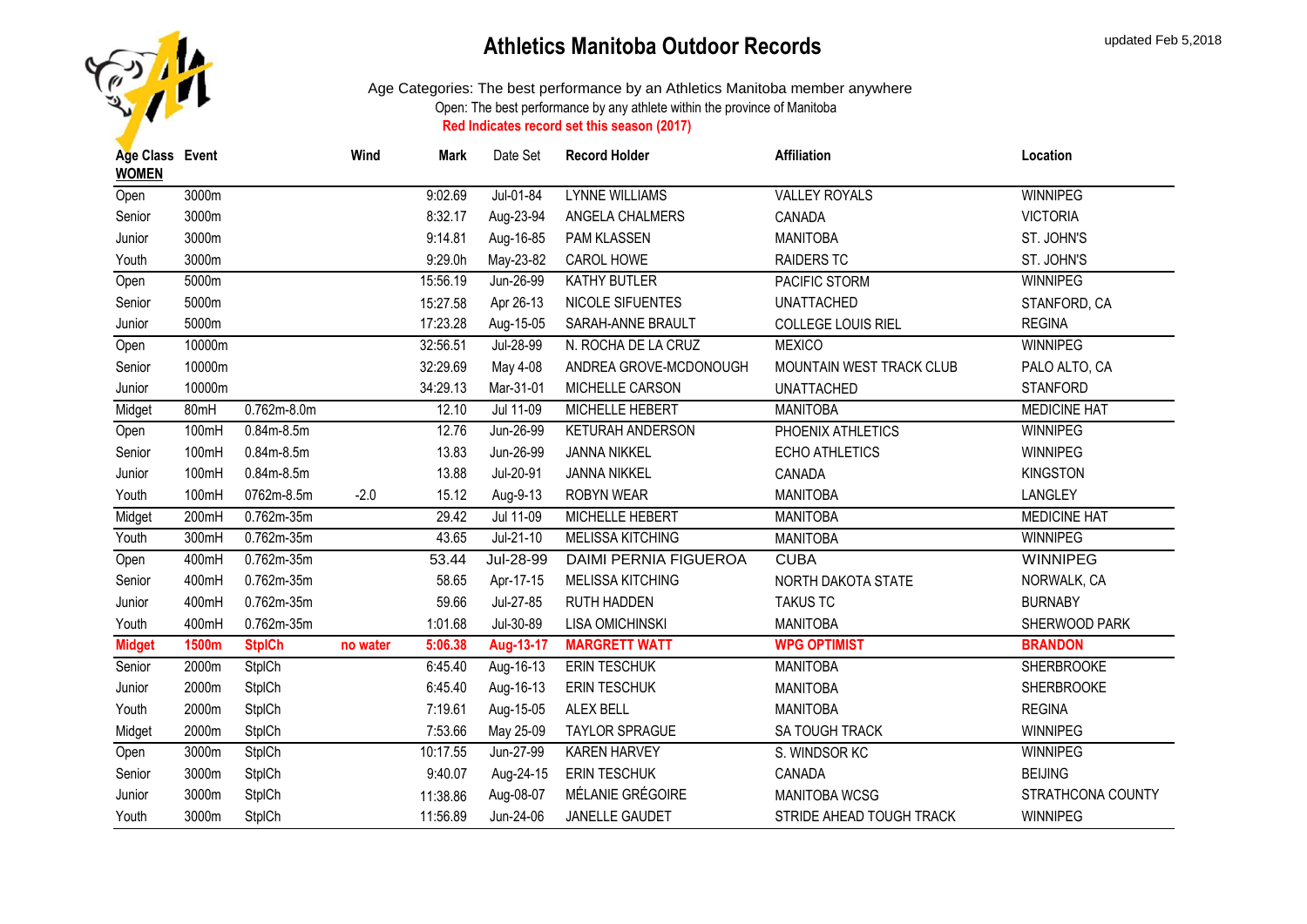

| Age Class Event<br><b>WOMEN</b> |        |              | Wind | Mark    | Date Set   | <b>Record Holder</b> | <b>Affiliation</b>                                                                                                | Location          |
|---------------------------------|--------|--------------|------|---------|------------|----------------------|-------------------------------------------------------------------------------------------------------------------|-------------------|
| Open                            | 4x100m | Relay        |      | 42.62   | Jul-30-99  | <b>JAMAICA</b>       | K. RICHARDS, A. BAILEY, B. GRANT, P.<br><b>GOWDIE</b>                                                             | <b>WINNIPEG</b>   |
| <b>Senior</b>                   | 4x100m | <b>Relay</b> |      | 46.18   | Aug-3-17   | <b>MANITOBA</b>      | RACHAEL MCLEOD, TAYO BABALOLA,                                                                                    | <b>WINNIPEG</b>   |
| Junior                          | 4x100m | Relay        |      | 47.15   | Aug-10-15  | <b>MANITOBA</b>      | <b>TEGAN TURNER, BRIANNA TYNES</b><br>TEGAN TURNER, SCIERA OPALEKE, KYIA WOOD BUFFALO, AB<br>GILES, RACHEL MCLEOD |                   |
| Youth                           | 4x100m | Relay        |      | 47.26   | Jun-21-80  | <b>MANITOBA</b>      | TANYA BROTHERS FAYE ROBERTS<br>ELYSA JAMEN CHANTAL ASTON                                                          | WINNIPEG          |
| Midget                          | 4x100m | Relay        |      | 49.89   | Aug-09-09  | <b>MANITOBA</b>      | S. WANIGASEKARA, AMY ANDRUSHKO,<br>MICHELLE HEBERT, KATIE STAUB                                                   | <b>SHERBROOKE</b> |
| Open                            | 4x200m | Relay        |      | 1:39.9h | May-01-82  | <b>GALAXY TC</b>     | SANDY GILKES, TANYA BROTHERS,<br>CHANTEL ASTON, DONNA FERGUSON                                                    | <b>WINNIPEG</b>   |
| Senior                          | 4x200m | Relay        |      | 1:39.9h | May-01-82  | <b>GALAXY TC</b>     | SANDY GILKES, TANYA BROTHERS,<br>CHANTEL ASTON, DONNA FERGUSON                                                    | WINNIPEG          |
| Junior                          | 4x200m | Relay        |      | 1:45.8h | Jul-10-77  | <b>WINGS TC</b>      | MONA COCHINGYAN, LISA POLESCHUK,<br>KAREN POWELL, PENNY GILHULY                                                   | WINNIPEG          |
| Youth                           | 4x200m | Relay        |      | 1:47.8h | May-01-81  | <b>TAKUS TC</b>      | LESLIE ALISON DOROTHY MACKENZIE<br>ANDREA PACI NANCY MCCUAIG                                                      | WINNIPEG          |
| Midget                          | 4x200m | Relay        |      | 1:48.20 | Jun-14-87  | <b>TAKUS TC</b>      | JANNA NIKKEL, SHERRIE REIMER,<br>LINDSAY INGRAM, CATHY ADAMS                                                      | WINNIPEG          |
| Open                            | 4x400m | Relay        |      | 3:26.70 | Jul-30-99  | <b>CUBA</b>          | J. DUPORTY, Z. CALATAYUD, I. BONNE,<br>D. PERNIA                                                                  | <b>WINNIPEG</b>   |
| <b>Senior</b>                   | 4x400m | <b>Relay</b> |      | 3:43.65 | Aug-3-17   | <b>MANITOBA</b>      | TAYO BABALOLA, ERIN WHITE, SOPHIA<br><b>MBABAALI, VICTORIA TACHINSKI</b>                                          | <b>WINNIPEG</b>   |
| Junior                          | 4x400m | Relay        |      | 3:50.5h | Aug- 1-77  | <b>MANITOBA</b>      | MAVIS CURTIS, MAUREEN HOUGHTON,<br>ROSANNE MURPHY, M COCHINGYAN                                                   | ST. JOHN'S        |
| Youth                           | 4x400m | Relay        |      | 3:51.75 | Aug - 7-11 | <b>MANITOBA</b>      | AMY ANDRUSHKO, ERIN TESCHUK,<br>JULIA ZRINYI, MELANIE BARAN                                                       | <b>OTTAWA</b>     |
| Midget                          | 4x400m | Relay        |      | 4:07.95 | Jul 18-09  | <b>WPG OPTIMIST</b>  | KATIE TAKATCH, KATIE LAVALLEE,<br>MICHELLE HEBERT, ERIN TESCHUK                                                   | WINNIPEG          |
| Open                            | 4x800m | Relay        |      | 9:03.9h | May-01-82  | <b>RAIDERS TC</b>    | NANCY RETTIE, CAROL HOWE, VICKI                                                                                   | WINNIPEG          |
| Senior                          | 4x800m | Relay        |      | 9:03.9h | May-01-82  | RAIDERS TC           | AGAR, SANDY RETTIE<br>NANCY RETTIE, CAROL HOWE, VICKI                                                             | WINNIPEG          |
| Junior                          | 4x800m | Relay        |      | 9:35.0h | May-14-88  | <b>RAIDERS TC</b>    | AGAR, SANDY RETTIE<br>C. MURPHY, A. PERNITSKY, J. NEUFELD, WINNIPEG<br>M. BUISSON                                 |                   |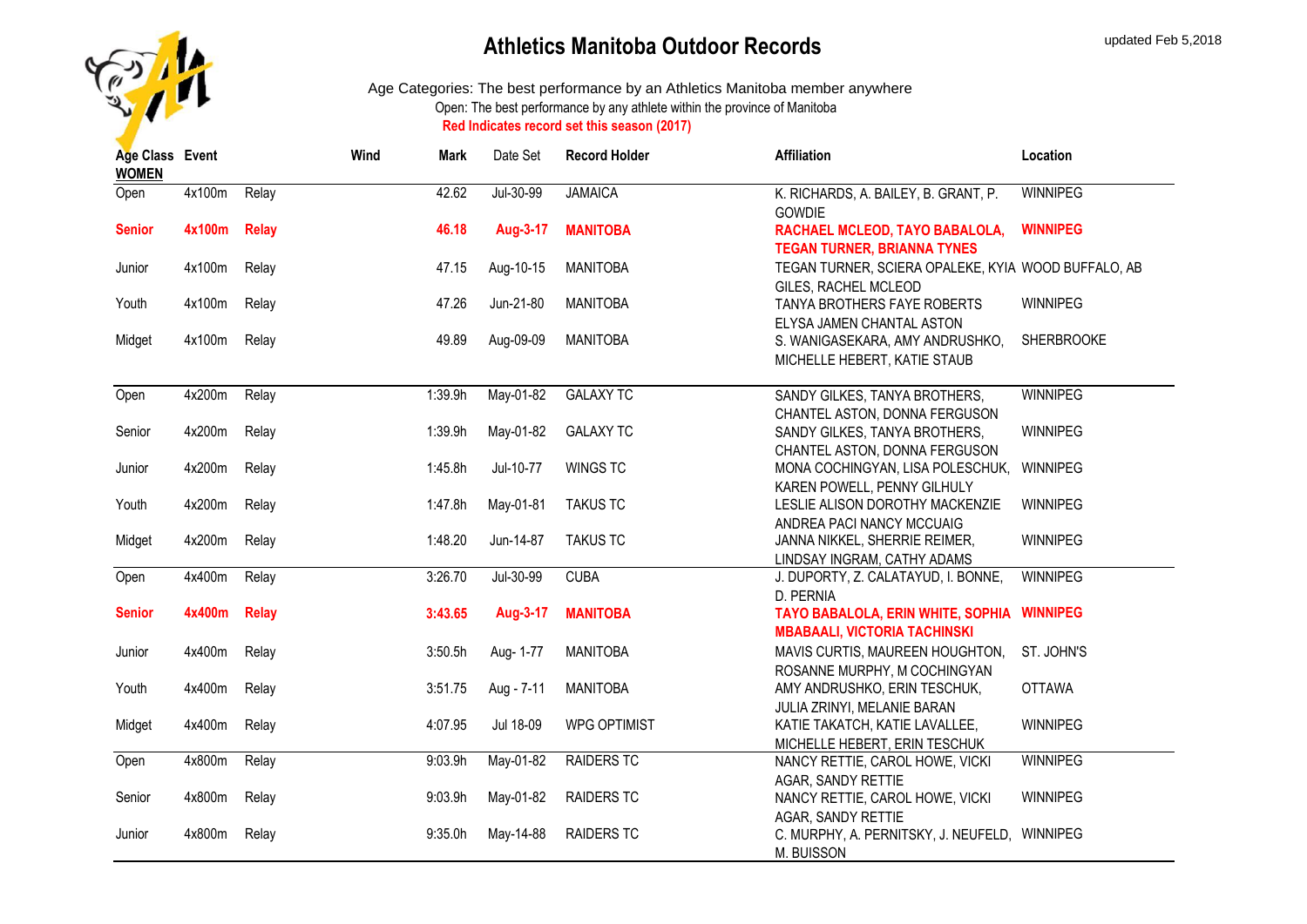

| Age Class Event<br><b>WOMEN</b> |       |                    | Wind              | Mark     | Date Set         | <b>Record Holder</b>     | <b>Affiliation</b>                                      | Location          |
|---------------------------------|-------|--------------------|-------------------|----------|------------------|--------------------------|---------------------------------------------------------|-------------------|
| Open                            | 1600m | <b>Sprt Medly</b>  | $4 - 2 - 2 - 8$   | 4:09.3h  | May-14-88        | <b>RAIDERS TC</b>        | NANCY TAYLOR, HEATHER LEE-KIN, M.                       | <b>WINNIPEG</b>   |
|                                 |       |                    |                   |          |                  |                          | BRAITHWAITE, BRENDA BAKER                               |                   |
| Senior                          | 1600m | <b>Sprt Medly</b>  | $4 - 2 - 2 - 8$   | 4:09.3h  | May-14-88        | <b>RAIDERS TC</b>        | NANCY TAYLOR, HEATHER LEE-KIN, M.                       | <b>WINNIPEG</b>   |
|                                 |       |                    |                   |          |                  |                          | <b>BRAITHWAITE, BRENDA BAKER</b>                        |                   |
| Junior                          | 1600m | Sprt Medly         | $4 - 2 - 2 - 8$   | 4:10.2h  | May-14-88        | <b>RAIDERS TC</b>        | CHERYL MURPHY, LEANNE HARRISON,                         | <b>WINNIPEG</b>   |
|                                 |       |                    |                   |          |                  |                          | TRISHA BEST, A. PERNITSKY                               |                   |
| Youth                           | 1600m | Sprt Medly         | $4 - 2 - 2 - 8$   | 4:26.75  | Jun-16-01        | <b>MANITOBA</b>          | <b>MANITOBA</b>                                         | <b>BRANDON</b>    |
| Midget                          | 1600m | Sprt Medly         | $4 - 2 - 2 - 8$   | 4:08.09  | Aug 10-08        | MANITOBA/NWO             | MEAGAN PARACHOLSKI, MELISSA                             | <b>SHERBROOKE</b> |
|                                 | 4000m |                    | $4 - 8 - 12 - 16$ | 12:52.7h |                  | <b>RAIDERS TC</b>        | KITCHING, AMY ANDRUSHKO, CARLY                          | <b>WINNIPEG</b>   |
| Open                            |       | Dist Medly         |                   |          | May-14-88        |                          | CAROL BOYLE, VICKI AGAR, CHERYL                         |                   |
| Senior                          | 4000m | Dist Medly         | 4-8-12-16         | 12:52.7h | May-14-88        | <b>RAIDERS TC</b>        | MURPHY, VELVET CADRE<br>CAROL BOYLE, VICKI AGAR, CHERYL | WINNIPEG          |
|                                 |       |                    |                   |          |                  |                          | MURPHY, VELVET CADRE                                    |                   |
| Open                            |       | High Jump          |                   | 1.94m    | Jul-01-84        | <b>DEBBIE BRILL</b>      | <b>BC</b>                                               | <b>WINNIPEG</b>   |
| Senior                          |       | High Jump          |                   | 1.79m    | Aug-20-97        | <b>TAMMY MAHON</b>       | <b>MANITOBA</b>                                         | <b>BRANDON</b>    |
| Junior                          |       | High Jump          |                   | 1.79m    | Aug-20-97        | <b>TAMMY MAHON</b>       | <b>MANITOBA</b>                                         | <b>BRANDON</b>    |
| Youth                           |       | High Jump          |                   | 1.79m    | Aug-20-97        | <b>TAMMY MAHON</b>       | <b>MANITOBA</b>                                         | <b>BRANDON</b>    |
| Midget                          |       | High Jump          |                   | 1.73m    | Jul- 1-95        | <b>TAMMY MAHON</b>       | <b>TREHERNE</b>                                         | WINNIPEG          |
|                                 |       |                    |                   | 1.73m    | Aug-10-96        | <b>TAMMY MAHON</b>       | <b>UNATTACHED</b>                                       | <b>KITCHENER</b>  |
| Open                            |       | Pole Vault         |                   | 4.51m    | Jul-15-05        | <b>DANA BULLER</b>       | <b>KITCHENER</b>                                        | <b>WINNIPEG</b>   |
| Senior                          |       | Pole Vault         |                   | 4:30m    | Jun-30-12        | <b>VICTORIA DRESSLER</b> | <b>WOA</b>                                              | CALGARY           |
| Junior                          |       | Pole Vault         |                   | 3.65m    | Jun 25-13        | SAMANTHA ALLEGRO         | <b>WOA</b>                                              | WINNIPEG          |
| Youth                           |       | Pole Vault         |                   | 3.41m    | Jul 3-09         | SARAH BOILA              | <b>WOA</b>                                              | WINNIPEG          |
| Midget                          |       | Pole Vault         |                   | 2.95m    | May 23-08        | CARISSA GAUTHIER         | <b>WOA</b>                                              | <b>WINNIPEG</b>   |
| Open                            |       | Long Jump          |                   | 6.59m    | Jul-24-99        | <b>MAUREEN MAGGI</b>     | <b>BRAZIL</b>                                           | <b>WINNIPEG</b>   |
| Senior                          |       | Long Jump          |                   | 6.39m    | Apr-14-91        | <b>LAVERN CLARKE</b>     | <b>U. OF NEW MEXICO</b>                                 | ALBEQUERQUE, NM   |
| Junior                          |       | Long Jump          |                   | 5.83m    | Aug- 1-68        | <b>KAY THOMSON</b>       | <b>FLYING MAC</b>                                       | <b>TORONTO</b>    |
|                                 |       |                    |                   | 5.83m    | Jul-28-13        | <b>JOY BECKER</b>        | <b>MANITOBA</b>                                         | CALGARY           |
| Youth                           |       | Long Jump          |                   | 5.78m    | Jun-23-90        | <b>JANNA NIKKEL</b>      | <b>MANITOBA</b>                                         | BLAINE, WA        |
| Midget                          |       | Long Jump          |                   | 5.42m    | Jun- 8-88        | <b>GLADYS NORTEY</b>     | <b>SISLER</b>                                           | WINNIPEG          |
| Open                            |       | Triple Jump        |                   | 14.77m   | Jul-28-99        | YAMILE ALDAMA POZA       | <b>CUBA</b>                                             | WINNIPEG          |
| Senior                          |       | Triple Jump        |                   | 13.04m   | Mar-23-91        | <b>LAVERN CLARKE</b>     | <b>U. OF NEW MEXICO</b>                                 | ALBEQUERQUE, NM   |
| <b>Junior</b>                   |       | <b>Triple Jump</b> | 0.9               | 12.51m   | <b>Jul-15-17</b> | <b>REBEKAH ECKERT</b>    | <b>MANITOBA</b>                                         | <b>WINNIPEG</b>   |
| Youth                           |       | Triple Jump        | $-0.1$            | 11.85m   | Aug-10-15        | REBEKAH ECKERT           | <b>MANITOBA</b>                                         | WOOD BUFFALO, AB  |
| Midget                          |       | Triple Jump        |                   | 11.07m   | Jun 23-98        | ALANNA BOUDREAU          | <b>WOA</b>                                              | WINNIPEG          |
|                                 |       |                    |                   |          |                  |                          |                                                         |                   |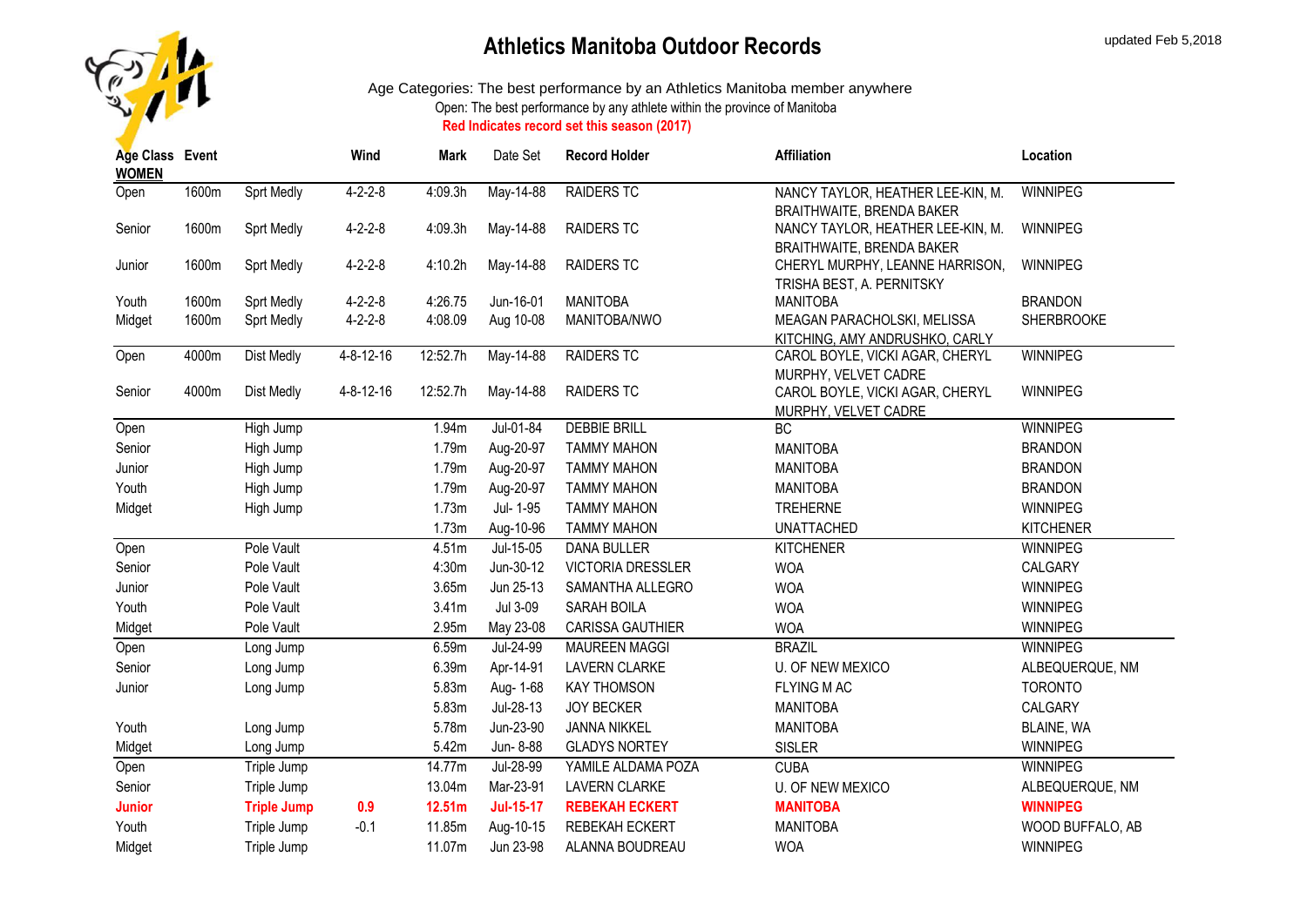

| Age Class Event |               | Wind | Mark   | Date Set  | <b>Record Holder</b>      | <b>Affiliation</b>       | Location          |
|-----------------|---------------|------|--------|-----------|---------------------------|--------------------------|-------------------|
| <b>WOMEN</b>    |               |      |        |           |                           |                          |                   |
| Open            | Shot Put      | 4kg  | 19.06m | Jul-27-99 | <b>CONNIE PRICE-SMITH</b> | <b>USA</b>               | <b>WINNIPEG</b>   |
| Senior          | Shot Put      | 4kg  | 16.99m | Jun- 7-87 | MELODY TORCOLACCI         | <b>MANITOBA</b>          | <b>KELOWNA</b>    |
| Junior          | Shot Put      | 4kg  | 13.82m | Apr-29-89 | SUSANNE DANDENAULT        | <b>U OF WASHINGTON</b>   | FLAGSTAFF, AZ     |
| Youth           | Shot Put      | 4kg  | 13.61m | May-07-16 | <b>TAYLOR HEALD</b>       | Flying M AC              | <b>MOORHEAD</b>   |
| Youth           | Shot Put L    | 3kg  | 14.74m | Jun-26-16 | <b>TAYLOR HEALD</b>       | Flying M AC              | WINNIPEG          |
| Midget          | Shot Put      | 4kg  | 12.55m | Jun-26-85 | SUSANNE DANDENAULT        | <b>AOTC</b>              | <b>WINNIPEG</b>   |
| Midget          | Shot Put L    | 3kg  | 14.48m | Aug-16-14 | <b>TAYLOR HEALD</b>       | <b>MANITOBA</b>          | <b>LANGLEY</b>    |
| Open            | Hammer        | 4kg  | 67.79m | Jul-08-00 | DAWN ELLERBE              | <b>NYAC</b>              | <b>WINNIPEG</b>   |
| Senior          | Hammer        | 4kg  | 56.26m | Jun-11-93 | <b>THERESA BRICK</b>      | <b>AOTC</b>              | WINNIPEG          |
| Junior          | Hammer        | 4kg  | 46.86m | Jun-30-93 | NOREENA BODAGLO           | <b>AOTC</b>              | COQUITLAM         |
| Youth           | Hammer        | 4kg  | 39.01m | May 07-16 | <b>TAYLOR HEALD</b>       | Flying M AC              | <b>MOORHEAD</b>   |
| Youth           | Hammer L      | 3kg  | 50.43m | May-18-13 | MADELINE BEAUVAIS         | STRIDE AHEAD TOUGH TRACK | <b>LETHBRIDGE</b> |
| Midget          | Hammer        | 4kg  | 23.58m | Aug- 7-94 | RAPHAEL DICOSMO           | <b>MANITOBA</b>          | <b>OTTAWA</b>     |
| Midget          | Hammer L      | 3kg  | 45.50m | Aug-19-12 | <b>MADELINE BEAUVAIS</b>  | STRIDE AHEAD TOUGH TRACK | CHARLOTTETOWN     |
| Open            | <b>Discus</b> | 1kg  | 60.92m | Jul-30-99 | ELISANGELA ADRIANO        | <b>BRAZIL</b>            | <b>WINNIPEG</b>   |
| Senior          | <b>Discus</b> | 1kg  | 58.40m | Jun-11-93 | <b>THERESA BRICK</b>      | <b>AOTC</b>              | WINNIPEG          |
| Junior          | <b>Discus</b> | 1kg  | 50.08m | May- 6-89 | SUSANNE DANDENAULT        | <b>U OF WASHINGTON</b>   | SEATTLE, WA       |
| Youth           | <b>Discus</b> | 1kg  | 47.57m | May 26-16 | <b>TAYLOR HEALD</b>       | Flying M AC              | <b>LETHBRIDGE</b> |
| Midget          | <b>Discus</b> | 1kg  | 38.92m | Jul-20-14 | <b>TAYLOR HEALD</b>       | <b>MANITOBA</b>          | <b>SASKATOON</b>  |
| Open            | Javelin       | 600g | 65.85m | Jul-25-99 | <b>OSLEIDYS MENENDEZ</b>  | <b>CUBA</b>              | WINNIPEG          |
| Senior          | Javelin       | 600g | 48.08m | May-18-16 | <b>BROOKE-LYNN BOYD</b>   | <b>WPG OPTIMIST</b>      | WINNIPEG          |
| Junior          | Javelin       | 600g | 44.17m | Jun-27-15 | BROOKE-LYNN BOYD          | <b>WPG OPTIMIST</b>      | WINNIPEG          |
| Youth           | Javelin       | 600g | 35.51m | Aug-6-10  | AMY GRACEFFO              | MANITOBA / N.W.O.        | <b>OTTAWA</b>     |
| Youth           | Javelin L     | 500g | 34.60m | Jul-20-14 | <b>TAYLOR HEALD</b>       | <b>MANITOBA</b>          | <b>SASKATOON</b>  |
| Midget          | Javelin       | 600g | 30.10m | Jul-21-07 | JODY ADAMSON              | <b>MANITOBA</b>          | <b>REGINA</b>     |
| Youth           | Javelin L     | 500g | 34.60m | Jul-20-14 | <b>TAYLOR HEALD</b>       | <b>MANITOBA</b>          | <b>SASKATOON</b>  |
| Open            | Heptathlon    |      | 6290   | Jul-28-99 | MAGALYS GARCIA LELIEBRE   | <b>CUBA</b>              | <b>WINNIPEG</b>   |
| Senior          | Heptathlon    |      | 4980   | Jul-12-81 | JANET SCOTT               | <b>PRAIRIES</b>          | WINNIPEG          |
| Junior          | Heptathlon    |      | 4712   | Jul-29-12 | AMY GRACEFFO              | SA TOUGH TRACK           | <b>WINNIPEG</b>   |
| Youth           | Heptathlon    |      | 4785   | Jul-6-13  | <b>ROBYN WEAR</b>         | <b>WPG OPTIMIST</b>      | WINNIPEG          |
| Midget          | Heptathlon    |      | 2843   | Jun-24-06 | <b>JENNA GAUDET</b>       | STRIDE AHEAD TOUGH TRACK | <b>WINNIPEG</b>   |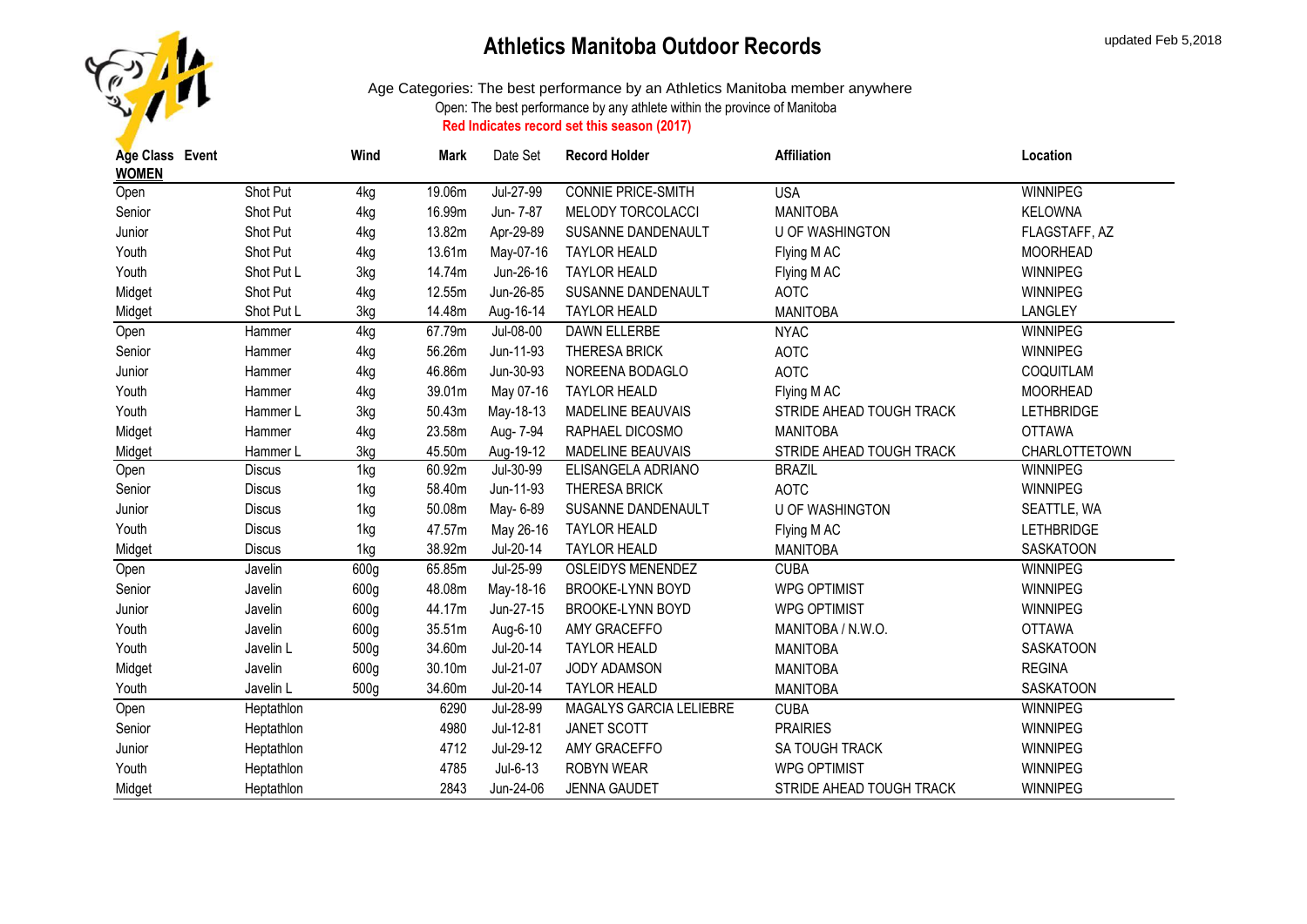

| Age Class Event<br><b>MEN</b> |       | Wind | Mark    | Date Set  | <b>Record Holder</b>     | <b>Affiliation</b>  | Location            |
|-------------------------------|-------|------|---------|-----------|--------------------------|---------------------|---------------------|
| Open                          | 100m  |      | 10.08   | Jul-25-99 | <b>BERNARD WILLIAMS</b>  | <b>USA</b>          | <b>WINNIPEG</b>     |
| Senior                        | 100m  |      | 10.33   | May-25-85 | <b>COURTNEY BROWN</b>    | <b>RAIDERS TC</b>   | <b>PROVO</b>        |
| Junior                        | 100m  |      | 10.75   | Aug-10-03 | DONOVAN ALEXANDER        | <b>MANITOBA</b>     | <b>SELKIRK</b>      |
| Youth                         | 100m  |      | 10.84   | Jul- 3-82 | <b>COURTNEY BROWN</b>    | <b>AOTC</b>         | WINNIPEG            |
| Midget                        | 100m  |      | 11.06   | Aug-13-80 | <b>COURTNEY BROWN</b>    | <b>AOTC</b>         | <b>WINNIPEG</b>     |
| Open                          | 200m  |      | 20.30   | Jul-28-99 | <b>CLAUDINEI SILVA</b>   | <b>BRAZIL</b>       | <b>WINNIPEG</b>     |
| Senior                        | 200m  |      | 20.51   | May-25-85 | <b>COURTNEY BROWN</b>    | <b>RAIDERS TC</b>   | <b>PROVO</b>        |
| Junior                        | 200m  |      | 20.81   | Jun-30-84 | <b>COURTNEY BROWN</b>    | <b>RAIDERS TC</b>   | <b>WINNIPEG</b>     |
| Youth                         | 200m  |      | 20.93   | Aug- 1-82 | <b>COURTNEY BROWN</b>    | CANADA              | <b>BERQUISIMETO</b> |
| Midget                        | 200m  | 0    | 23.33   | Jun-26-16 | MATHIEU INDOME           | <b>WPG OPTIMIST</b> | WINNIPEG            |
| Midget                        | 300m  |      | 36.91   | Aug-16-14 | <b>JACK KENNEDY</b>      | <b>MANITOBA</b>     | <b>LANGLEY</b>      |
| Open                          | 400m  |      | 44.59   | Jul-25-99 | <b>GREGORY HAUGHTON</b>  | <b>JAMAICA</b>      | WINNIPEG            |
| Senior                        | 400m  |      | 45.87   | May-23-87 | <b>COURTNEY BROWN</b>    | <b>RAIDERS TC</b>   | <b>HOUSTON</b>      |
| Junior                        | 400m  |      | 47.06   | Jul-19-03 | NATHAN VADEBONCOEUR      | <b>WOA</b>          | <b>BRIDGEPORT</b>   |
| Youth                         | 400m  |      | 48.45   | Aug-12-00 | <b>ERIK SPROLL</b>       | MB/NWO              | CALGARY             |
| Midget                        | 400m  |      | 51.26   | Aug 09-08 | <b>MATTHEW FITKOWSKY</b> | MANITOBA /N.W.O.    | <b>SHERBROOKE</b>   |
| Open                          | 800m  |      | 1:45.38 | Jul-25-99 | JOHNNY GRAY              | <b>USA</b>          | WINNIPEG            |
| Senior                        | 800m  |      | 1:46.65 | Jul- 7-01 | DARRYL FILLION           | <b>UNATTACHED</b>   | <b>MONTREAL</b>     |
| Junior                        | 800m  |      | 1:49.17 | May-25-01 | <b>ERIK SPROLL</b>       | <b>MANITOBA</b>     | <b>VICTORIA</b>     |
| Youth                         | 800m  |      | 1:50.44 | Jun-6-14  | SHANE DILLON             | SA TOUGH TRACK      | GREENSBORO, NC      |
| Midget                        | 800m  |      | 1:58.51 | Aug-19-12 | <b>JAY ORT</b>           | <b>MANITOBA</b>     | CHARLOTTETOWN       |
| Midget                        | 1200m |      | 3:13.05 | Aug-17-12 | JAY ORT                  | <b>MANITOBA</b>     | CHARLOTTETOWN       |
| Open                          | 1500m |      | 3:41.20 | Jul-30-99 | <b>GRAHAM HOOD</b>       | CANADA              | <b>WINNIPEG</b>     |
| Senior                        | 1500m |      | 3:40.07 | Aug- 8-90 | <b>CHRIS WEBER</b>       | <b>PACESETTER</b>   | <b>MONTREAL</b>     |
| Junior                        | 1500m |      | 3:47.1h | Jun-13-86 | HENRY KLASSEN            | <b>TAKUS TC</b>     | <b>VICTORIA</b>     |
| Youth                         | 1500m |      | 3:55.65 | Jul 31-14 | JAY ORT                  | <b>UNATTACHED</b>   | WINNIPEG            |
| Midget                        | 1500m |      | 4:10.4h | Aug- 7-98 | <b>ERIK SPROLL</b>       | <b>MANITOBA</b>     | PRINCE GEORGE       |
| Midget                        | 2000m |      | 6:03.72 | Aug-18-12 | ALEXANDRE ROUGEAU        | <b>MANITOBA</b>     | CHARLOTTETOWN       |
| Open                          | 3000m |      | 8:06.19 | May-21-91 | <b>CHRIS WEBER</b>       | AOTC                | <b>WINNIPEG</b>     |
| Senior                        | 3000m |      | 7:56.48 | Jul-18-95 | <b>CHRIS WEBER</b>       | <b>RENEGADES</b>    | <b>FRANCE</b>       |
| Junior                        | 3000m |      | 8:23.76 | Aug-20-14 | <b>JAY ORT</b>           | CANADA              | <b>CHINA</b>        |
| Youth                         | 3000m |      | 8:23.76 | Aug-20-14 | <b>JAY ORT</b>           | CANADA              | <b>CHINA</b>        |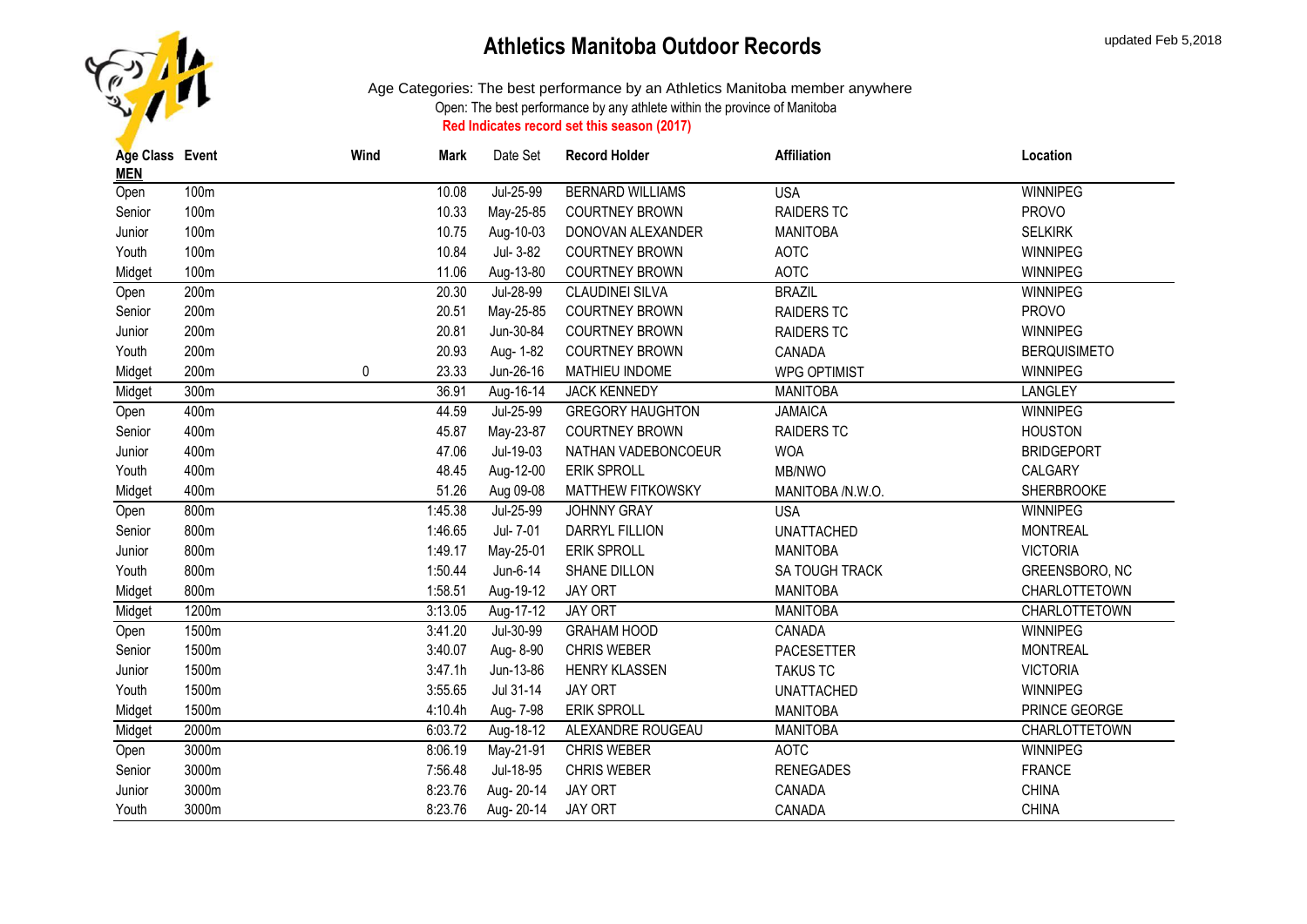

| Age Class Event |              |                   | Wind     | <b>Mark</b> | Date Set  | <b>Record Holder</b>    | <b>Affiliation</b>  | Location             |
|-----------------|--------------|-------------------|----------|-------------|-----------|-------------------------|---------------------|----------------------|
| <b>MEN</b>      |              |                   |          |             |           |                         |                     |                      |
| Open            | 5000m        |                   |          | 13:42.04    | Jul-24-99 | <b>GALVIN MARTINEZ</b>  | <b>MEXICO</b>       | <b>WINNIPEG</b>      |
| Senior          | 5000m        |                   |          | 13:36.12    | Jul- 2-95 | <b>CHRIS WEBER</b>      | <b>RENEGADES</b>    | GATESHEAD, ENGIAND   |
| Junior          | 5000m        |                   |          | 14:14.4h    | Jul-13-80 | <b>CAREY PENNER</b>     | <b>MANITOBA</b>     | <b>SUDBURY</b>       |
| Open            | 10000m       |                   |          | 28:43.50    | Jul-27-99 | <b>ENENILSON SILVA</b>  | <b>BRAZIL</b>       | <b>WINNIPEG</b>      |
| Senior          | 10000m       |                   |          | 28:16.51    | Jul-25-75 | <b>CHRIS MCCUBBINS</b>  | CANADA              | <b>MONTREAL</b>      |
| Junior          | 10000m       |                   |          | 30:16.6h    | Jul-06-74 | <b>RICK BOURRIER</b>    | <b>MANITOBA</b>     | <b>SASKATOON</b>     |
| Midget          | 100mH        | $0.84m-8.5m$      |          | 14.25       | Jul 10-10 | <b>ERIC GUY</b>         | <b>WPG OPTIMIST</b> | <b>WINNIPEG</b>      |
| Open            | 110mH        | 1.067m-9.14m      |          | 13.17       | Jul-30-99 | ANIER GARCIA ORTIZ      | <b>CUBA</b>         | <b>WINNIPEG</b>      |
| Senior          | 110mH        | 1.067m-9.14m      |          | 13.54       | Aug-15-05 | JARED MACLEOD           | CANADA / WOA        | <b>ISTANBUL</b>      |
| Junior          | 110mH        | 0.991m-9.14m      |          | 14.10       | Aug-24-13 | ERIC GUY                | CANADA              | MEDELLIN, COLUMBIA   |
| Youth           | 110mH        | 0.914m-9.14m      |          | 14.60       | Jun-23-12 | <b>ERIC GUY</b>         | <b>WPG OPTIMIST</b> | WINNIPEG             |
| <b>Midget</b>   | <b>200mH</b> | 0.762m            | $-1.1$   | 26.71       | Aug 13-17 | <b>CONNER KLASSEN</b>   | <b>MANITOBA</b>     | <b>BRANDON</b>       |
| Youth           | 300mH        | 0.84 <sub>m</sub> |          | 40.25       | Aug-17-14 | ZACHARY MEDAL           | <b>MANITOBA</b>     | <b>LANGLEY</b>       |
| Open            | 400mH        | 0.914m            |          | 48.23       | Jul-28-99 | <b>ERONILDES ARAUJO</b> | <b>BRAZIL</b>       | <b>WINNIPEG</b>      |
| Senior          | 400mH        | 0.914m            |          | 50.8h       | Jun-18-68 | <b>WES BROOKER</b>      | <b>MANITOBA</b>     | RANDALL'S ISLAND, NY |
| Junior          | 400mH        | 0.914m            |          | 53.0h       | Jun-28-81 | DAN MOROZ               | <b>TAKUS TC</b>     | <b>TORONTO</b>       |
| Youth           | 400mH        | 0.84m             |          | 57.73       | Jul 11-09 | <b>TERRENCE SAMPSON</b> | <b>MANITOBA</b>     | <b>WINNIPEG</b>      |
| Youth           | 1500m        | <b>StpICh</b>     |          | 4:18.3h     | Aug-11-73 | <b>LAWRIE LEWIS</b>     | <b>MANITOBA</b>     | <b>BURNABY</b>       |
| <b>Midget</b>   | 1500m        | <b>StpICh</b>     | no water | 4:26.67     | Aug-13-17 | <b>JOSHUA GONZALES</b>  | <b>WPG OPTIMIST</b> | <b>BRANDON</b>       |
| Youth           | 2000m        | <b>StpICh</b>     |          | 6:03.94     | Aug-12-06 | <b>GREG MILLER</b>      | MANITOBA / N.W.O.   | <b>BURNABY</b>       |
| Midget          | 2000m        | <b>StpICh</b>     |          | 6:39.59     | Aug-06-05 | <b>GREG MILLER</b>      | <b>MANITOBA</b>     | <b>EDMONTON</b>      |
| Open            | 3000m        | <b>StpICh</b>     |          | 8:32.41     | Jun-27-99 | <b>JOEL BOURGEOIS</b>   | MTL OLYMPIQUE       | <b>WINNIPEG</b>      |
| Senior          | 3000m        | <b>StpICh</b>     |          | 8:35.39     | Jun-8-91  | <b>HENRY KLASSEN</b>    | AM                  | <b>BURNABY</b>       |
| Junior          | 3000m        | <b>StpICh</b>     |          | 9:02.76     | Jun- 2-02 | <b>KRISTJAN HUNTER</b>  | <b>MANITOBA</b>     | <b>BURNABY</b>       |
| Youth           | 3000m        | <b>StpICh</b>     |          | 10:02.76    | Jun-24-06 | <b>GREG MILLER</b>      | <b>WOA</b>          | <b>WINNIPEG</b>      |
| Youth           | 1500m        | Racewalk          |          | 7:57.89.    | Aug-11-07 | <b>JASON REDPATH</b>    | MANITOBA / N.W.O.   | <b>OROMOCTO</b>      |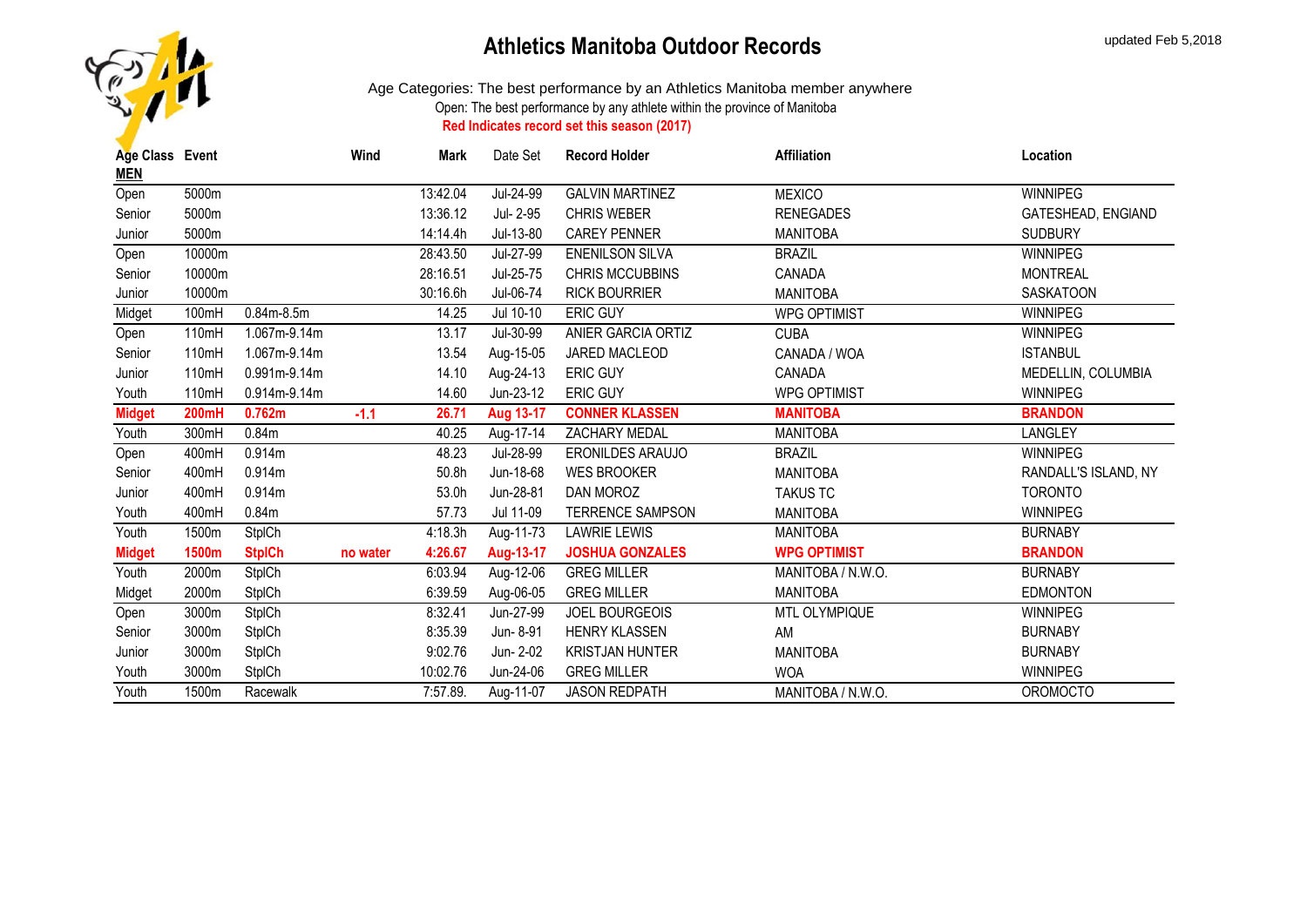

| Age Class Event<br><b>MEN</b> |               |              | Wind | Mark     | Date Set  | <b>Record Holder</b> | <b>Affiliation</b>                                                   | Location           |
|-------------------------------|---------------|--------------|------|----------|-----------|----------------------|----------------------------------------------------------------------|--------------------|
| Open                          | 4x100m        | Relay        |      | 38.18    | Jul-30-99 | <b>BRAZIL</b>        | R. OLIVIERA, C. SILVA, E. RIBEIRO,<br>$C_{1}$<br><b>SILVA</b>        | <b>WINNIPEG</b>    |
| Senior                        | 4x100m        | Relay        |      | 40.71    | Jul-31-83 | <b>MANITOBA</b>      |                                                                      | CALGARY            |
| Junior                        | 4x100m        | Relay        |      | 41.95    | Aug-8-07  | <b>MANITOBA WCSG</b> | ZACHARIE DURAND, DAVID<br>SZCZEPANIAK, KIERAN MOOLCHAN,              | STRATHCONA COUNTY  |
| Youth                         | 4x100m        | Relay        |      | 43.4h    | Aug-21-82 | <b>MANITOBA</b>      | GREG BRYSON, ANDREW ENNS, DAVE<br>MACKENZIE, COURTNEY BROWN          | <b>FREDERICTON</b> |
| <b>Midget</b>                 | 4x100m        | <b>Relay</b> |      | 45.02    | Aug-15-17 | <b>MANITOBA</b>      | T.TOMLINSON, R.BROOKS,<br><b>G.HUTCHISON-CAMPBELL</b>                | <b>WINNIPEG</b>    |
| Open                          | 4x200m        | Relay        |      | 1:31.2h  | Jul-19-69 | <b>RAZORBACK TC</b>  |                                                                      | <b>WINNIPEG</b>    |
| Senior                        | 4x200m        | Relay        |      | 1:24.3h  | Jul-26-69 | <b>MANITOBA</b>      |                                                                      | CALGARY            |
| Junior                        | 4x200m        | Relay        |      | 1:31.2h  | Jul-19-69 | RAZORBACK TC         |                                                                      | <b>WINNIPEG</b>    |
| Youth                         | 4x200m        | Relay        |      | 1:36.7h  | Jun-22-70 | <b>WINGS TC</b>      |                                                                      | WINNIPEG           |
| Midget                        | 4x200m        | Relay        |      | 1:42.3h  | May-01-82 | <b>AOTC</b>          | DOUG MACKENZIE, RON DELL, DEREK<br>ROLSTONE, DAVID NEWBERRY          | <b>WINNIPEG</b>    |
| Open                          | 4x400m        | Relay        |      | 2:57.97  | Jul-30-99 | <b>JAMAICA</b>       | M. MCDONALD, G. HAUGHTON, D.<br>MCFARLANE, D. CLARKE                 | <b>WINNIPEG</b>    |
| Senior                        | 4x400m        | Relay        |      | 3:12.60  | Aug-21-97 | <b>MANITOBA</b>      |                                                                      | <b>BRANDON</b>     |
| Junior                        | 4x400m        | Relay        |      | 3:19.5h  | Aug-13-77 | <b>MANITOBA</b>      | DAVE KOZUSKA, BRENT KONANTZ,<br>DAVE MORGAN, JIM PARTAKER            | ST.JOHNS           |
| Youth                         | 4x400m        | Relay        |      | 3:23.84  | Aug-11-13 | <b>MANITOBA</b>      | J. AHLBAUM-ATEAH, S. JOHNSON,<br>SHANE DILLON, CONNOR BOYD           | LANGLEY            |
| Midget                        | 4x400m        | Relay        |      | 3:41.6h  | Jul-29-84 | <b>MANITOBA</b>      | JAMIE STEER, RON KING, DAVID<br>POWELL, SCOTT BREAKLY                | WINNIPEG           |
| Open                          | 4x800m        | Relay        |      | 7:44.3h  | Jun-26-85 | RAIDERS TC           | GREG ATHAYDE, ROB GUY, WYNN<br>GMITROSKI, RODGER LOURENZO            | WINNIPEG           |
| Senior                        | 4x800m        | Relay        |      | 7:44.3h  | Jun-26-85 | <b>RAIDERS TC</b>    | GREG ATHAYDE, ROB GUY, WYNN<br>GMITROSKI, RODGER LOURENZO            | WINNIPEG           |
| Junior                        | 4x800m        | Relay        |      | 7:55.4h  | Jul-31-72 | RAZORBACK TC         | LAURIE LEWIS, ELTON NOGA, CRAIG<br>JOHNSTON, MURRAY ARDIES           | WINNIPEG           |
| Youth                         | 4x800m        | Relay        |      | 8:41.47  | May-02-81 | <b>TAKUS TC</b>      |                                                                      | <b>WINNIPEG</b>    |
| Open                          | 4x1500m Relay |              |      | 18:24.4h | May-20-72 | RAZORBACK TC         | RON MELNICHUK, BARRY STEWART,<br>WAYNE MCMAHON, LARRY SWITZER        | <b>WINNIPEG</b>    |
| Senior                        | 4x1500m Relay |              |      | 16:01.5h | May-11-87 | <b>RAIDERS TC</b>    | CHAD JOHNSTON, GLEN REDPATH, ROB RICHMOND<br>GUY, KEVIN CHRISTIANSON |                    |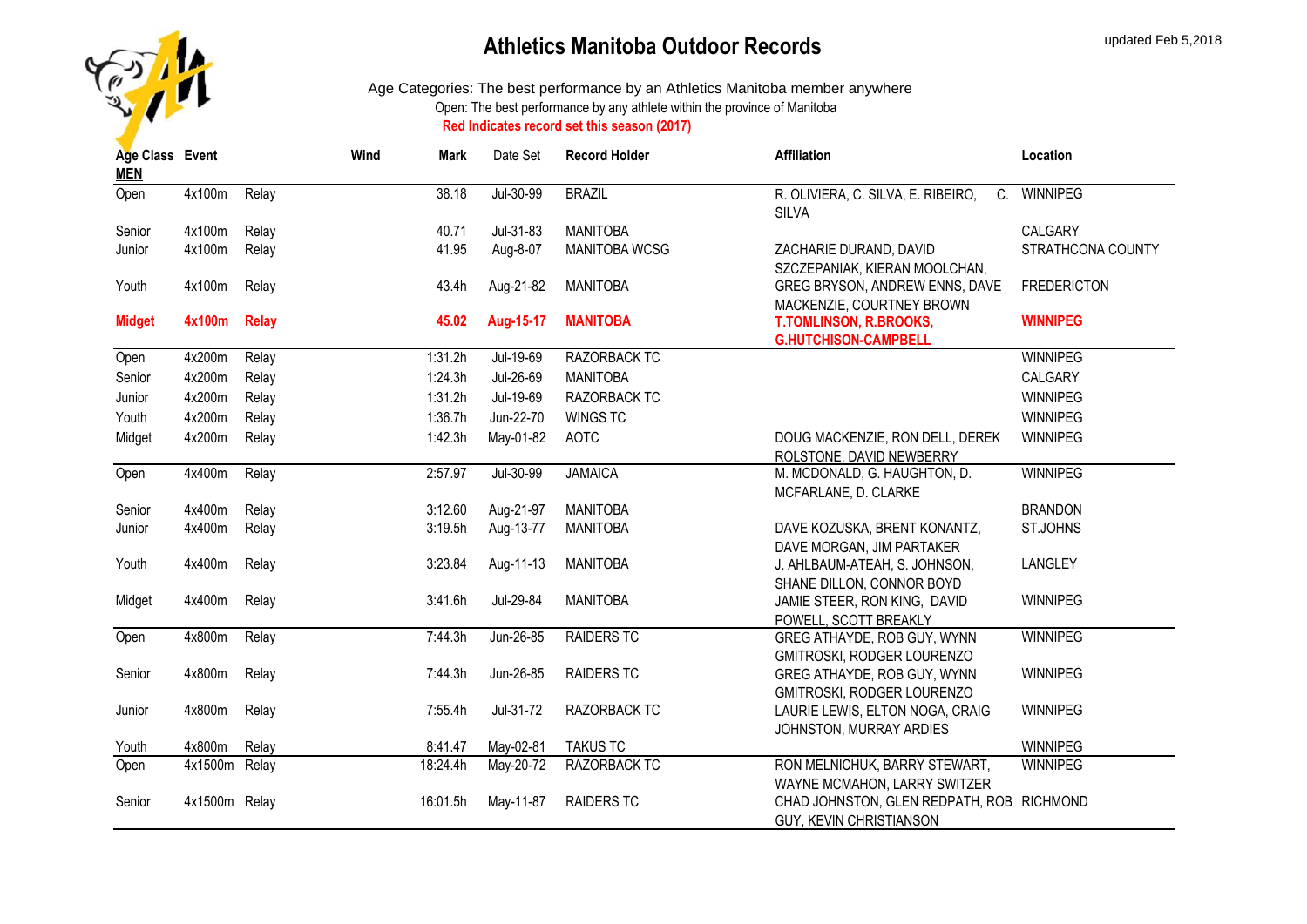

| Age Class Event<br><b>MEN</b> |       |                    | Wind              | Mark     | Date Set         | <b>Record Holder</b>                           | <b>Affiliation</b>                                              | Location            |
|-------------------------------|-------|--------------------|-------------------|----------|------------------|------------------------------------------------|-----------------------------------------------------------------|---------------------|
| Open                          | 1600m | <b>Sprt Medly</b>  | $4 - 2 - 2 - 8$   | 3:28.8h  | May-14-88        | <b>RAIDERS TC</b>                              | DWAYNE FALK, CAL LANGFORD,                                      | <b>WINNIPEG</b>     |
|                               |       |                    |                   |          |                  |                                                | GENE DE LA SIEGGA, DOUG MCKELLAN                                |                     |
| Senior                        | 1600m | <b>Sprt Medly</b>  | $4 - 2 - 2 - 8$   | 3:28.8h  | May-14-88        | <b>RAIDERS TC</b>                              | DWAYNE FALK, CAL LANGFORD,                                      | <b>WINNIPEG</b>     |
|                               |       |                    |                   |          |                  |                                                | GENE DE LA SIEGGA, DOUG MCKELLAN                                |                     |
| Junior                        | 1600m | Sprt Medly         | $4 - 2 - 2 - 8$   | 3:40.0h  | Aug-23-70        | <b>MANITOBA</b>                                |                                                                 | ABBOTSFORD          |
| Youth                         | 1600m | <b>Sprt Medly</b>  | $4 - 2 - 2 - 8$   | 3:33.20  | May-6-11         | <b>KELVIN</b>                                  | Mathew Fitkowsky, Levi Neufeld, Patrick                         | SIOUX FALLS, SD     |
|                               |       |                    |                   |          |                  |                                                | Duncan, Riel Willmott                                           |                     |
| Midget                        | 1600m | <b>Sprt Medly</b>  | $4 - 2 - 2 - 8$   | 3:47.19  | Jul-30-16        | <b>MANITOBA</b>                                | Trey Friesen, Benjamin Perrett, Dasan                           | <b>REGINA</b>       |
| Open                          | 4000m | <b>Dist Medly</b>  | $4 - 8 - 12 - 16$ | 10:20.0h | May-17-88        | <b>RAIDERS TC</b>                              | Jesmer-McFarlane, Ethan Clark,<br>BUDDY VOTH, CAL LANGFORD, RIC | <b>WINNIPEG</b>     |
|                               |       |                    |                   |          |                  |                                                | CHAPMAN, DARCY READY                                            |                     |
| Senior                        | 4000m | Dist Medly         | $4 - 8 - 12 - 16$ | 10:20.0h | May-17-88        | <b>RAIDERS TC</b>                              | BUDDY VOTH, CAL LANGFORD, RIC                                   | WINNIPEG            |
|                               |       |                    |                   |          |                  |                                                | CHAPMAN, DARCY READY                                            |                     |
| Open                          |       | High Jump          |                   | 2.26m    | Jun-30-84        | MILT OTTEY                                     | YO                                                              | <b>WINNIPEG</b>     |
| Senior                        |       | High Jump          |                   | 2.19m    | Jul-28-13        | ALHAJI MANSARAY                                | <b>MANITOBA</b>                                                 | CALGARY             |
| Junior                        |       | High Jump          |                   | 2.19m    | Jul-28-13        | ALHAJI MANSARAY                                | <b>MANITOBA</b>                                                 | CALGARY             |
| Youth                         |       | High Jump          |                   | 2.04m    | Jul-11-07        | LUCAS RODEWALD                                 | CANADA                                                          | OSTRAVA, CZR        |
| Midget                        |       | High Jump          |                   | 1.96m    | Jun-29-74        | <b>GARRY SCOTT</b>                             | <b>MANITOBA</b>                                                 | WINNIPEG            |
| Open                          |       | Pole Vault         |                   | 5.60m    | Jul-27-99        | PATRICK MANSON                                 | <b>USA</b>                                                      | WINNIPEG            |
| Senior                        |       | Pole Vault         |                   | 4.78m    | Jul-6-07         | <b>CLIFF CAINES</b>                            | <b>WOA</b>                                                      | <b>WINNIPEG</b>     |
| Junior                        |       | Pole Vault         |                   | 4.40m    | Jul-31-82        | <b>DON LAWSON</b>                              | CANADA                                                          | <b>BERQUISIMETO</b> |
| Youth                         |       | Pole Vault         |                   | 4.50m    | Jun-14-11        | <b>VITALIY BILENKO</b>                         | <b>WPG OPTIMIST</b>                                             | FLORENCE, ITALY     |
| Midget                        |       | Pole Vault         |                   | 3.41m    | Jul-6-13         | <b>JAMES KENNY</b>                             | <b>WPG OPTIMIST</b>                                             | WINNIPEG            |
| Open                          |       | Long Jump          |                   | 8.52m    | Jul-25-99        | IVAN PEDROSO SOLER                             | <b>CUBA</b>                                                     | WINNIPEG            |
| Senior                        |       | Long Jump          |                   | 7.93m    | Jul- 8-00        | <b>MIKE LABERGE</b>                            | <b>FLYING MAC</b>                                               | FLAGSTAFF, AZ       |
| Junior                        |       | Long Jump          |                   | 7.33m    | Jul-21-06        | <b>NATHAN LABBE</b>                            | <b>WOA</b>                                                      | <b>SHERBROOKE</b>   |
| Youth                         |       | Long Jump          |                   | 7.00m    | Jun-25-05        | <b>NATHAN LABBE</b>                            | <b>UNATTACHED</b>                                               | WINNIPEG            |
| Midget                        |       | Long Jump          |                   | 6.47m    | Jun-20-86        | <b>JASON BOGEN</b>                             | ROBERT ANDREWS                                                  | WINNIPEG            |
| Senior                        |       | Triple Jump        |                   | 15.92m   | Aug- 1-87        | DEXTOR BELTON                                  | <b>MANITOBA</b>                                                 | <b>OTTAWA</b>       |
| Junior                        |       | Triple Jump        |                   | 14.51m   | Jul- 6-53        | <b>JACK SMYTH</b>                              | WAA HOUNDS                                                      | WINNIPEG            |
| Youth                         |       | Triple Jump        |                   | 13.65m   | Jul-27-07        | DAVID WALFORD                                  | <b>WOA</b>                                                      | ABBOTSFORD          |
|                               |       |                    |                   | 13.65m   | Jul-28-13        | <b>LUXON GLOR</b>                              | <b>TEAM MANITOBA</b>                                            | CALGARY             |
| <b>Midget</b>                 |       | <b>Triple Jump</b> | 0.3               | 12.65m   | <b>Jun-10-17</b> | <b>GRAHAM HUTCHISOON-CAMPBELI WPG OPTIMIST</b> |                                                                 | <b>WINNIPEG</b>     |